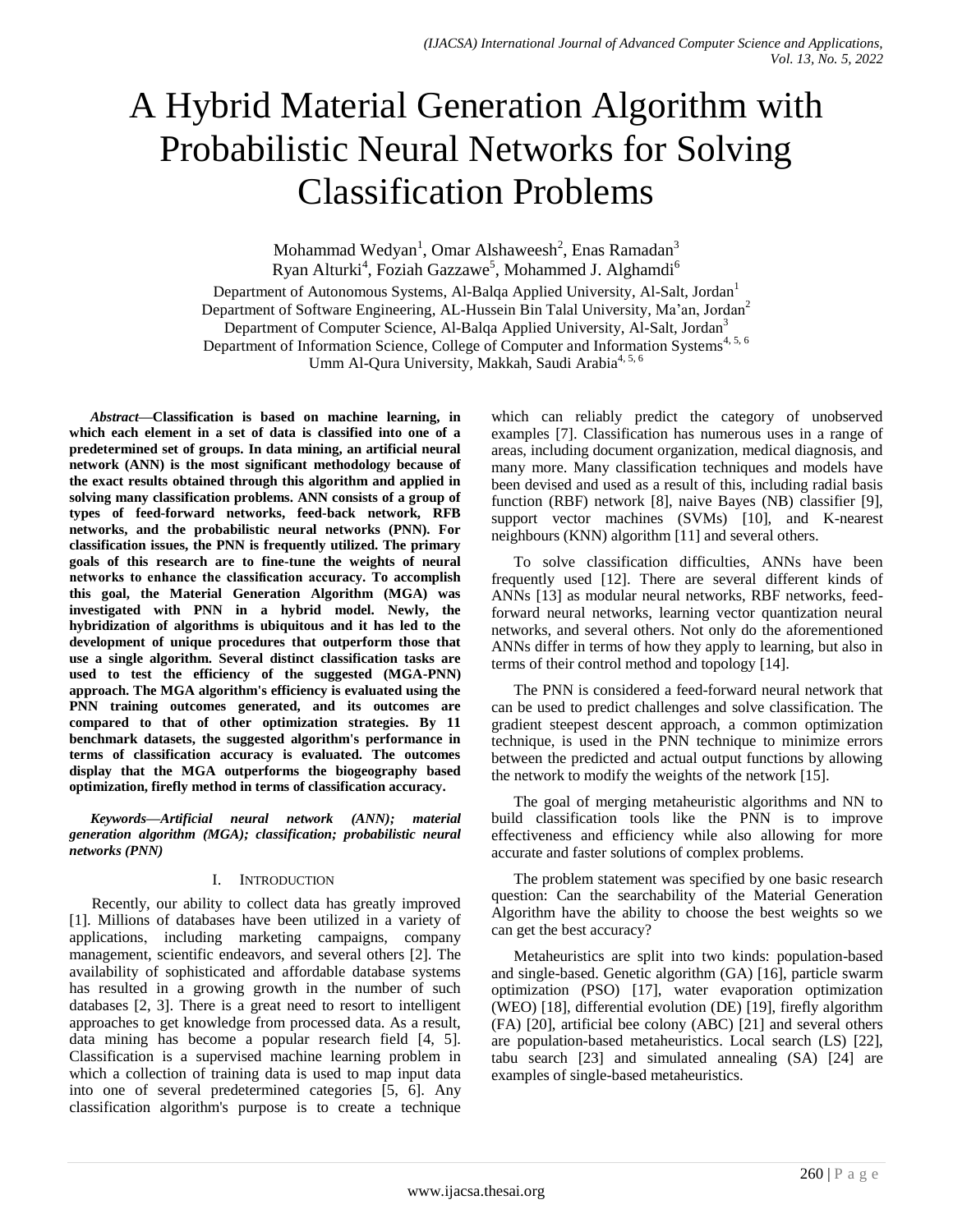The Material Generation Algorithm (MGA) was investigated and utilized in this research to enhance the efficiency of the PNN in solving the classification problem [25]. The PNN was utilized to generate some preliminary solutions that were generated at random and the MGA was utilized to tune the weights of the PNN.

The study is divided as follows. Section II is showed a background and literature review for the MGA. In Section III, the background on big data and its issues is presented. The PNN approach is described in detail in Section IV, while the MGA is described in detail in Section V. The proposed methodology is then detailed in Section VI. In Section VII, the outcomes are presented. Finally, in Section VIII, the conclusion is offered.

## II. BACKGROUND AND LITERATURE: MATERIAL GENERATION ALGORITHM (MGA)

The author in [25] suggested that MGA be used to solve engineering challenges in the best possible design. The MGA has identified some of the advanced and fundamental parts of materials chemistry as inspirational concepts, notably the formation of chemical molecules and chemical reactions in the production of new materials. This research demonstrates that the MGA is able to produce highly competitive, if not exceptional, outcomes that outperform other metaheuristics.

The author in [26] presented the optimal design of truss structures using the MGA. For statistical purposes, many optimization runs are carried out. The results showed that the MGA may produce extremely acceptable, resulting in the smallest potential weight compared with the outcomes of a number of metaheuristic methods.

The author in [27] optimized the moulding parameters of resin reinforced sand mould cores using a hybrid Taguchi-WASPAS- MGA to get the optimum outcomes.

The author in [28] used sunflower optimization algorithm and MGA for efficient generation and analysis of materials and equipment of mechanical reducer for the material handling industry. The results showed that the technique is precise in providing better output.

# III. BIG DATA: OPPORTUNITIES AND CHALLENGES

The existence of trillions of records that have been produced by millions of people and kept in a variety of online sites suggests the concept of big data [28]. Scientists can use the big data to address issues with small data samples by giving adequate test data to evaluate models, better handling noisy train data, avoiding overfitting models to train data and loosening theoretical model assumptions. In Big Data, there are challenges, like capturing, transferring, storing, cleaning, analyzing, filtering, searching, sharing, securing, and visualizing data [29]. Different research communities have been battling to produce a dynamic, fast, new, and userfriendly Big Data technology [28], which contribute to solving many problems related to data and how to retrieve it.

# IV. PROBABILISTIC NEURAL NETWORK (PNN)

The PNN was proposed for the first time in[30]. The training of a PNN does not entail using heuristic searches to find the best smoothing factor, as this is an optimization problem [31]. A four-layered feed-forward network is formed: (a) input layer, (b) hidden layer, (c) summation layer, (d) output layer, using a statistical algorithm. Fig. 1 illustrates the architecture of a typical PNN. Each input neuron acts as a unique characteristic from the train and test datasets [32]. The PNN network's four levels are detailed below:

- Input layer: Each indicator variable is represented by a neuron. The categorical factors are made up of N−1 neurons, with N being the number of categories. By subtracting the middle value, the input neuron is expected to normalize the value range. It then divides it into quartile range values.
- Hidden layer: Each occurrence in the training dataset is represented by a single neuron. Each training sample has one unit which creates a product of the input vector x and the weight vector wi,  $zi = x.wti$ , and then runs the nonlinear procedure:

$$
\exp\left[\left(\frac{\left(w_{i}-x\right)^{T}\cdot\left(-w_{i}-x\right)}{\left(2\alpha^{2}\right)}\right)\right]
$$
\n(1)

 Pattern/summation layer: A single pattern neuron is available for each class of objective criteria. The weight value that emerges from the hidden neurons is given to the pattern neurons that match with the hidden neurons. Each training group's objective class is stored alongside each hidden neuron. which combines the contributions for each type of input and provides the output of a network as a probabilistic vector:

$$
\Sigma_{i}\left[\left(\frac{\left(-w_{I}-x\right)\left(w_{I}-x\right)^{T}}{\left(2\alpha^{2}\right)}\right)\right]
$$
\n
$$
(2)
$$

 Output / Decision layer: creates binary classes that correspond to the decision classes  $\Omega$ s and  $\Omega$ r, s $\neq$ r, s, r =  $1, 2, \ldots, q$  relies on the following criteria of classification.

$$
\sum_{i} \left[ \left( \frac{\left( w_{i} - x \right)^{T} \cdot \left( -w_{i} - x \right)}{\left( 2\alpha^{2} \right)} \right) \right] > \sum_{j} \left[ \left( \frac{\left( w_{j} - x \right)^{T} \cdot \left( -w_{i} - x \right)}{\left( 2\alpha^{2} \right)} \right) \right] \tag{3}
$$

There is just one weight for these nodes, C, the number of training samples in each class and the prior membership probabilities, C, given by the cost parameter:



Fig. 1. Probabilistic Neural Network Structure.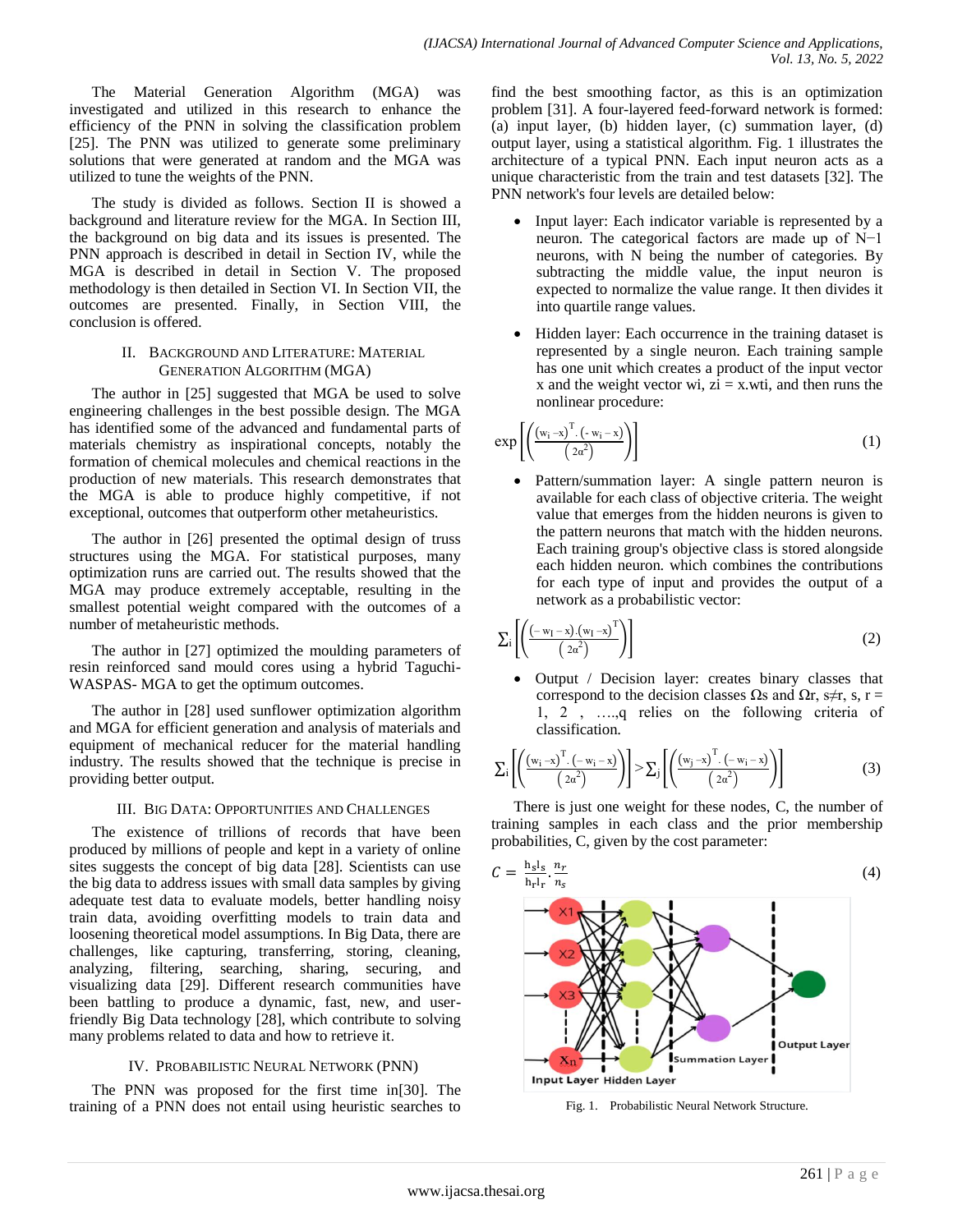#### V. MATERIAL GENERATION ALGORITHM (MGA)

In the year 2021, MGA is a bioinspired algorithm inspired by material chemistry[25]. To construct and formulate a welldefined mathematical model for the new method, the basic principles of chemical compounds, reactions, and stability are used. MGA determines a number of materials (Mat) made of several periodic table elements (PTEs), based on the fact that much natural evolution technique create a preset population of solution candidates that are evolved by random changes and selection. A materials numbers are examined as solution candidates ( $Mat<sub>n</sub>$ ) in this algorithm, each of which is made up of some constituents that are represented as decision variables  $(PTE<sub>i</sub><sup>i</sup>)$ . The following is the mathematical representation of these two components:

$$
\text{Mat} = \begin{bmatrix} \text{Mat}_1 \\ \text{Mat}_2 \\ \vdots \\ \text{Mat}_i \\ \text{Mat}_i \\ \vdots \\ \text{Mat}_n \end{bmatrix} \begin{bmatrix} \text{PTE}_1^1 & \text{PTE}_1^2 & \cdots & \text{PTE}_1^j & \cdots & \text{PTE}_1^d \\ \text{PTE}_2^1 & \text{PTE}_2^2 & \cdots & \text{PTE}_2^j & \cdots & \text{PTE}_2^d \\ \vdots & \vdots & \ddots & \vdots & \ddots & \vdots \\ \text{PTE}_1^1 & \text{PTE}_1^2 & \cdots & \text{PTE}_1^i & \cdots & \text{PTE}_i^d \\ \vdots & \vdots & \cdots & \vdots & \ddots & \vdots \\ \text{PTE}_n^1 & \text{PTE}_n^2 & \cdots & \text{PTE}_n^d & \cdots & \text{PTE}_n^d \end{bmatrix},
$$
\n
$$
\text{(5)} \quad \text{(5)}
$$

There are two variables in the mathematical equations where d denotes the number of items (decision variables) in each subject (the candidate solutions) and n denotes the total number of items considered.

 $PTE_j^i$  is determined at random in the first step of the optimization procedure, whereas the decision variable boundaries are defined based on the problem under consideration. The initial placements of PTEs in the search space are set at random:

$$
PTE_i^j(0) = \text{Unif}(0,1).\big(PTE_{i,\text{max}}^j PTE_{i,\text{min}}^i\big) + PTE_{i,\text{min}}^j \text{ , } \begin{cases} i=1,2,\ldots,n.\\ j=1,2,\ldots,d. \end{cases} (6)
$$

Where  $PTE_j^i(0)$  is the beginning value of the *j*th element in the *i*th material;  $PTE_{i,min}^{i}$  and  $PTE_{i,max}^{j}$  are the minimum and maximum permissible values for the *j*th decision variable of the *i*th solution candidate, respectively; and Uni f(0, 1) is a random number in the [0, 1] range.

To mathematically simulate chemical compounds, all PTEs are considered to be in the ground state, which can be externally activated by magnetic areas, photon or light absorption, and interactions with other colliding entities or particles in the case of ions or other individual electrons. Elements have a tendency to gain, lose, or even share electrons with other PTEs due to their varied stabilities, resulting in ionic or covalent compounds. Using the initial Mat in equation (5), d random PTEs are chosen to model the ionic and covalent compounds. The probability theory is used to model the operations of sharing electrons, gaining, and losing for the selected PTEs. To achieve this goal, for each PTE, a continuous probability distribution is used to configure a chemical molecule, which is then regarded a new PTE, as follows:

$$
PTE_{new}^{k}=PTE_{r1}^{r2} \pm e^{-}, k=1,2,...,d
$$
 (7)

R2 and r1 are random integers uniformly distributed in the intervals [1, d] and [1, n], respectively;  $PTE_{r1}^{r2}$  is from the Mat that was chosen at random; e- is the probabilistic component for simulating electron loss, gain, and sharing in the mathematical model represented with a normal Gaussian distribution; and  $PTE_{\text{new}}^k$  new is the new material. PTEs are used to construct a new material (Matnew1), which is being added as a new solution filter to the list of the raw material  $(Mat):$ 

$$
\text{Mat}_{\text{new}_1} = \left[ \text{PTE}_{\text{new}}^1 \text{ PTE}_{\text{new}}^2 \cdots \text{PTE}_{\text{new}}^k \cdots \text{PTE}_{\text{new}}^d \right], k=1,2,...,d \qquad (8)
$$

The candidates for the overall solution are then integrated and displayed as follows:

Mat [ Mat<sup>1</sup> Mat Mat<sup>i</sup> Mat<sup>n</sup> Matnew<sup>1</sup> ] [ <sup>1</sup> 1 <sup>1</sup> 1 <sup>1</sup> <sup>j</sup> … <sup>1</sup> d j … d <sup>i</sup> 1 <sup>i</sup> <sup>n</sup> 1 new 1 <sup>n</sup> new <sup>i</sup> <sup>j</sup> … <sup>i</sup> d <sup>n</sup> j new <sup>k</sup> … <sup>n</sup> d new d ] { i 1, , ,n j 1, , ,d k 1, , ,d (9)

Fig. 2 depicts the structure of the mentioned method for configuring new materials based on chemical components (covalent and ionic).

$$
Mat = \begin{bmatrix} \overline{PTE_1^1} & \overline{PTE_1^2} & \cdots & \overline{PTE_1^j} & \cdots & \overline{PTE_1^d} \\ \overline{PTE_2^1} & \overline{PTE_2^2} & \cdots & \overline{PTE_2^j} & \cdots & \overline{PTE_1^d} \\ \vdots & \vdots & \vdots & \ddots & \vdots & \vdots \\ \overline{PTE_1^1} & \overline{PTE_1^2} & \cdots & \overline{PTE_i^j} & \cdots & \overline{PTE_i^d} \\ \overline{PTE_1^1} & \overline{PTE_1^2} & \cdots & \overline{PTE_i^j} & \cdots & \overline{PTE_i^d} \\ \overline{PTE_n^1} & \overline{PTE_n^2} & \cdots & \overline{PTE_n^j} & \cdots & \overline{PTE_n^d} \\ \end{bmatrix} \quad \text{and} \quad \begin{matrix} r_1 = 2 \\ r_2 = d \\ r_3 = d \end{matrix}
$$
  
\n
$$
ew \text{ Mat} = \begin{bmatrix} \overline{PTE_1^1} \\ \overline{PTE_1^1} \end{bmatrix} \begin{bmatrix} \overline{PTE_1^2} \\ \overline{PTE_1^2} \end{bmatrix} \cdots \begin{bmatrix} \overline{PTE_n^j} \\ \overline{PTE_n^j} \end{bmatrix} \cdots \begin{bmatrix} \overline{PTE_n^j} \\ \overline{PTE_n^j} \end{bmatrix} \cdots \begin{bmatrix} \overline{PTE_n^j} \\ \overline{PTE_n^j} \end{bmatrix} \cdots \begin{bmatrix} \overline{PTE_n^j} \\ \overline{PTE_n^j} \end{bmatrix}
$$

Fig. 2. The Random Periodic Table Elements (PTE) Selection and Creation of New Materials are Depicted Schematically.

The following is the probability of selecting a new element ( $PTE_{new}^{k}$ ) in relation to the randomly picked first element  $(PTE_{r1}^{r2})$ :

$$
f\left(\text{PTE}_{\text{new}}^k|\mu,\sigma^2\right) = \frac{1}{\sqrt{2\pi\sigma^2}}\cdot e^{\frac{-(x-\mu)^2}{2\sigma^2}}, k=1,2,...d
$$
 (10)

The symbol for the standard deviation in the previous equation is  $\sigma$ ; the symbol for the variance is  $\sigma^2$ ;  $\mu$  is the

 $\boldsymbol{N}$ 

,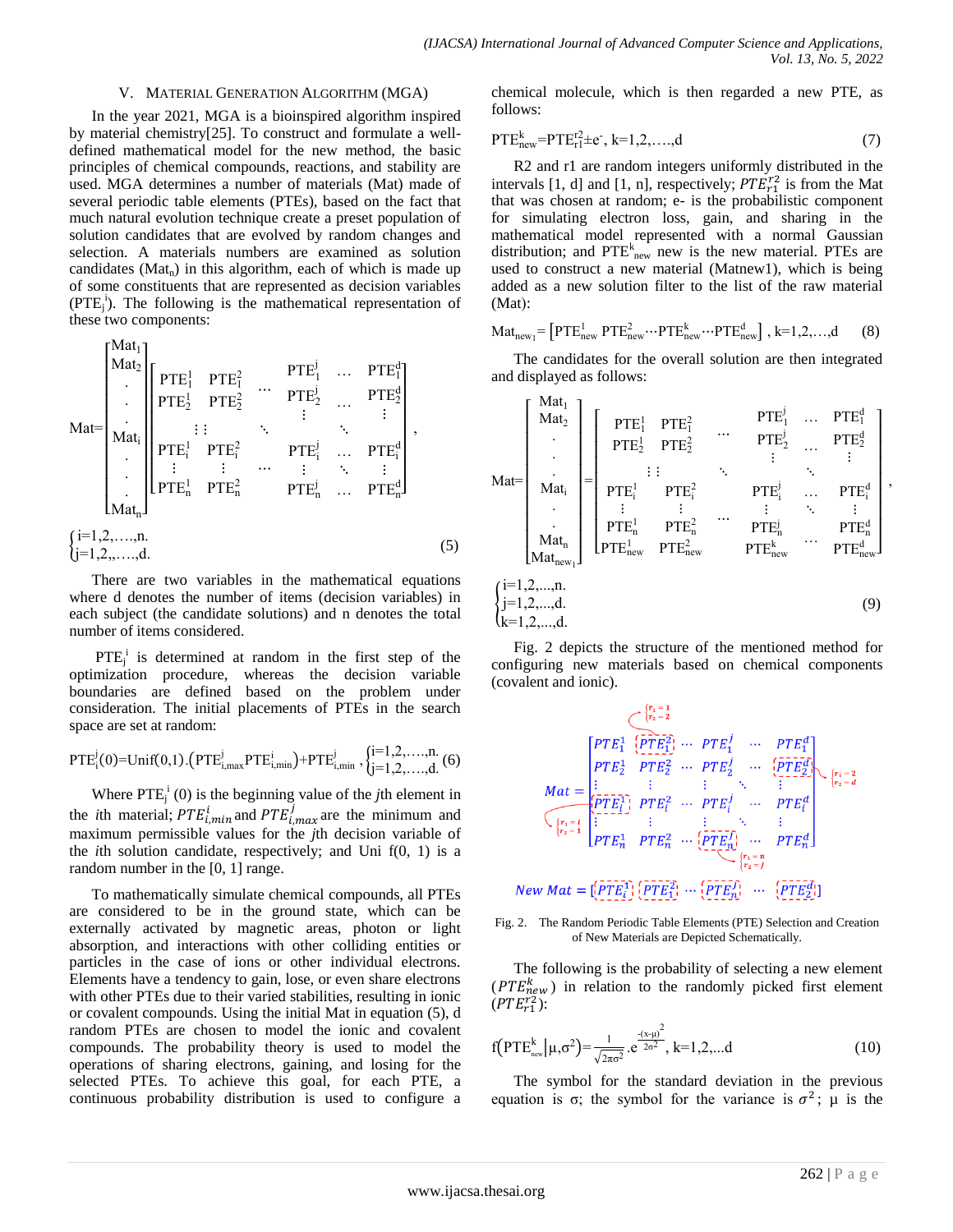median, expectation of the distribution or mean, which corresponds to the randomly chosen PTE  $(PTE_{r1}^{r2})$ ; and e is the natural logarithm's Naperian base or natural base.

Chemical reactions are a type of manufacturing method in which various chemical changes are decided for producing products with altered characteristics that are even distinct from the initial reaction mixture. To simulate the procedure of manufacturing new materials mathematically using the reaction mixture idea, an integer random number (l) is determined depend on the materials in the first Mat that are examined for participation in a reaction mixture. After that, to decide the placements of the picked materials in the initial *Mat*, l integer random numbers (*mj*) are created. As a result, new solutions are created that are linear combinations of the previous ones. Fig. 3 depicts a schematic illustration of the given procedure, with the following mathematical representation:

$$
Mat_{new_2} = \frac{\sum_{m=1}^{l} (P_m \cdots Mat_{mj})}{\sum_{m=1}^{l} (P_{mj})}, j=1,2,...,l
$$
\n(11)

The *Mat<sup>m</sup>* is the *m*th randomly chosen material from the first *Mat*, *Matnew2* is the new material created by the chemical reaction idea and  $p_m$  is the normal Gaussian distribution for the *m*th material participation factor.



Fig. 3. A Diagram of the Random Material Selection Method for Developing New Materials.

#### VI. METHODOLOGY PROPOSED: MGA WITH PNN

The MGA was utilized in this research to determine the best weights to employ with the PNN algorithm. To address the classification issues, it suggested the MGA–PNN, a new hybrid method. As shown in Fig. 4, the method begins with the PNN producing the initial weights randomly. Following that, the input values are multiplied by the matching weights wij, which are based on the PNN model's values.

The proposed MGA–PNN structure is shown in Fig. 5. It is divided into two sections: the first is the PNN, which makes utilize the training data. The data that has been tested is then classified. The accuracy is calculated using equation (12). The MGA is then used to fine-tune the PNN weights. The new data will then be tested for accuracy. This method is continued until the end criteria have been fulfilled.

$$
Accuracy = \frac{TP + TN}{TP + TN + FP + FN}
$$
 (12)

The object is categorized as TN if both the expected and actual labels are negative. The class is categorized as TP if both the expected and actual labels of the object are positive. Further, the class is categorized as FP, when the anticipated class is positive, but the actual label is negative. The

anticipated class is negative, but the actual label is positive, therefore it's categorized as FN. See Table I [33].

For evaluating the proposed MGA-PNN performance, three additional performance measurements were calculated: The rate of error was found (equation (13)), specificity (equation (14)), sensitivity (equation (15)) and G-mean (equation (16)).

$$
Error Rate = 1 - \frac{TP+TN}{TP+TN+FP+FN}
$$
 (13)

$$
Specificity = \frac{TN}{FP+TN}
$$
 (14)

Sensitivity
$$
= \frac{\text{TP}}{\text{FN+TP}} \tag{15}
$$

$$
G-mean = \sqrt{\text{(Sensitivity} \times \text{Specificity)}}\tag{16}
$$



Fig. 4. Representation of Initial Weights.



Fig. 5. Flowchart of MGA-PNN Technique.

TABLE I. CROSS-MATRIX CLASSIFICATION

|                 | <b>Positive</b> | <b>Negative</b> |
|-----------------|-----------------|-----------------|
| <b>Positive</b> | TP              | FN              |
| <b>Negative</b> | FP              | TN              |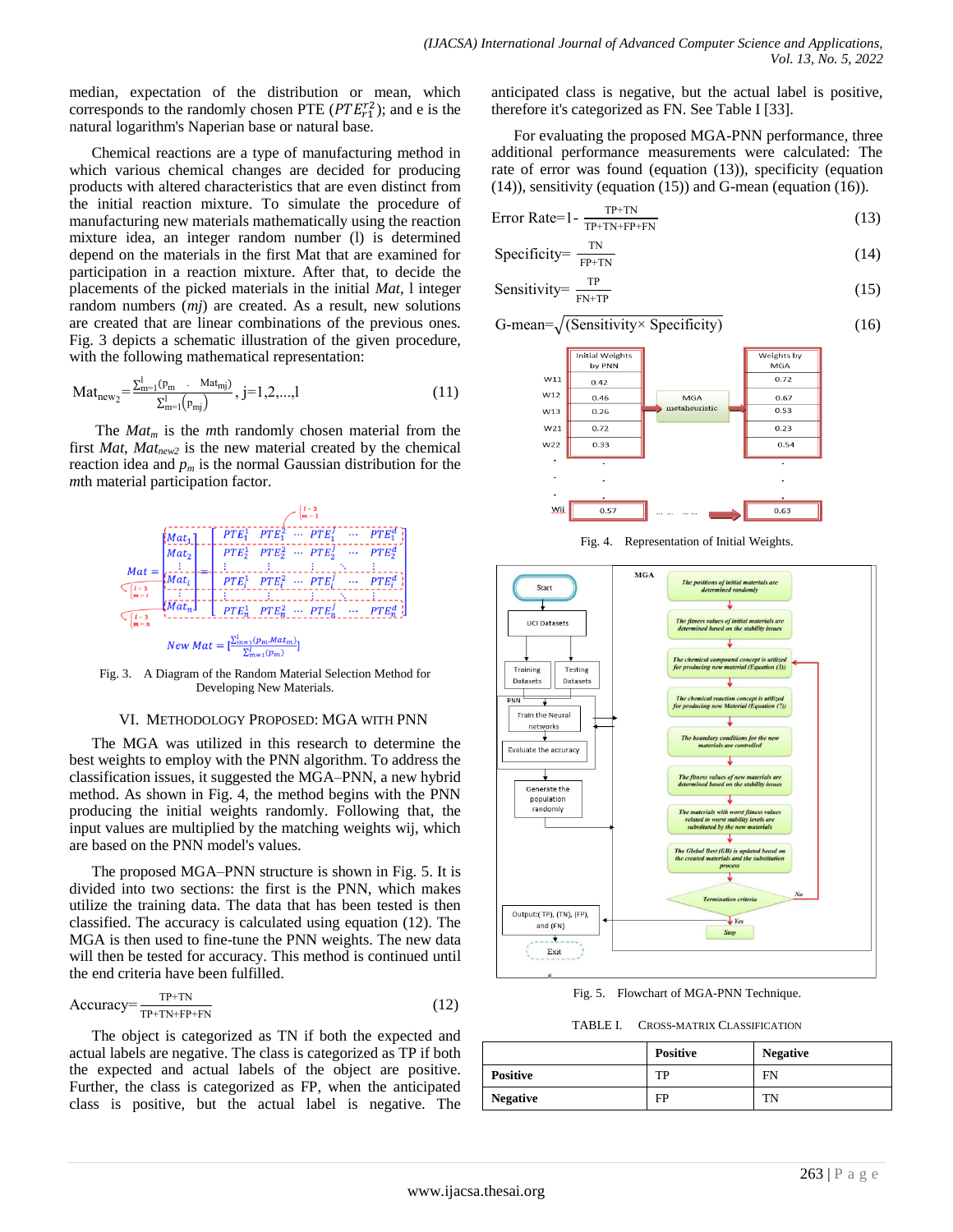### VII.EXPERIMENTS AND RESULTS

The efficiency of the MGA-PNN approach is measured in this research using 11 benchmark UCI datasets. We will compare the outcomes of proposed method (MGA-PNN) with PNN, biogeography-based optimization (BBO) and firefly algorithm (FA).

## *A. Description of the Dataset*

These studies are based on a set of a datasets, which may be found at [7]. The previous link provides the size of the testing and training sets. The split was made using a basic train/test split algorithm with a training size is equal to 0.7 and a testing size is equal to 0.3.

## *B. The Categorization Quality Evaluation Results*

Experiments are run on a Windows 10 professional PC with MATLAB R2015b and 16 GB RAM with an Intel ® Xeon ®CPU ES-1630 v3 @3.70 GHz computer. Table II displays the settings for the input parameters.

The recommended method's rating quality is determined by their ability to improve the desired solution. Table III compares the performance of the proposed MGA technique with PNN, FA [34] and BBO in terms of ratio G-mean, error rate (%), specificity, accuracy and sensitivity.

#### TABLE II. INPUT PARAMETER SETTING

| NCompan (Maximum number of initial Companent) | 100 |
|-----------------------------------------------|-----|
| <b>Globalbest</b>                             |     |
| Max iteration                                 | 200 |
| Population_size                               | 50  |

| TABLE III. CLASSIFICATION SPECIFICITY, ACCURACY, ERROR RATE, RATIO G-MEAN AND SENSITIVITY FOR PNN, FA, BBO AND MGA |  |
|--------------------------------------------------------------------------------------------------------------------|--|
|--------------------------------------------------------------------------------------------------------------------|--|

| <b>Dataset</b> | Technique      | TP              | $\bf FP$        | TN              | <b>FN</b>       | <b>Accuracy</b> | Sensitivity | <b>Specificity</b> | <b>Error</b> rate | Ratio g-mean |
|----------------|----------------|-----------------|-----------------|-----------------|-----------------|-----------------|-------------|--------------------|-------------------|--------------|
| PID            | <b>PNN</b>     | 35              | 28              | 90              | 39              | 65.104          | 47.30       | 76.27              | 34.89             | 60.06        |
|                | <b>FA-PNN</b>  | 33              | 30              | 113             | 16              | 76.040          | 67.35       | 79.02              | 24.00             | 72.95        |
|                | <b>BBO-PNN</b> | 38              | 25              | 99              | 30              | 71.350          | 55.88       | 79.84              | 28.56             | 66.79        |
|                | MGA-PNN        | 164             | 14              | 43              | 28              | 82.80           | 85.05       | 75.0               | 17.2              | 78.87        |
| <b>HSS</b>     | PNN            | 44              | 12              | 6               | $\overline{15}$ | 64.93           | 74.58       | 33.33              | 35.07             | 49.86        |
|                | <b>FA-PNN</b>  | 54              | $\overline{c}$  | 10              | 11              | 83.12           | 83.08       | 83.33              | 16.88             | 83.20        |
|                | <b>BBO-PNN</b> | 52              | $\overline{4}$  | 11              | 10              | 81.82           | 83.87       | 73.33              | 18.18             | 78.42        |
|                | MGA-PNN        | 71              | 3               | 94              | 5               | 95.38           | 93.42       | 96.91              | 4.62              | 95.15        |
|                | <b>PNN</b>     | $\overline{23}$ | $\mathbf{1}$    | 1               | $\overline{2}$  | 88.88           | 92.00       | 50.00              | 11.12             | 67.82        |
| AP             | FA-PNN         | 24              | $\theta$        | 1               | $\overline{c}$  | 92.59           | 92.31       | 100.00             | 7.41              | 96.08        |
|                | <b>BBO-PNN</b> | 52              | $\overline{4}$  | 11              | 10              | 81.82           | 83.87       | 73.33              | 18.18             | 78.42        |
|                | MGA-PNN        | 93              | $\overline{0}$  | $\tau$          | 3               | 93.88           | 92.86       | 100.00             | 6.12              | 96.36        |
|                | PNN            | 14              | 9               | $\overline{36}$ | $\overline{13}$ | 69.44           | 51.9        | 80.00              | 30.60             | 64.44        |
| BC             | <b>FA-PNN</b>  | 31              | $\mathbf{1}$    | 24              | 12              | 80.88           | 72.09       | 96.00              | 19.12             | 83.19        |
|                | <b>BBO-PNN</b> | 13              | 10              | 44              | 5               | 79.17           | 72.22       | 81.48              | 20.83             | 76.71        |
|                | MGA-PNN        | 17              | 6               | 44              | 5               | 84.72           | 77.27       | 88.00              | 12.28             | 82.46        |
|                | <b>PNN</b>     | 18              | $\overline{15}$ | 34              | 19              | 60.46           | 48.60       | 69.40              | 39.50             | 58.08        |
|                | <b>FA-PNN</b>  | 31              | $\mathbf{1}$    | 24              | 12              | 79.07           | 72.09       | 96.00              | 20.93             | 83.19        |
| LD             | <b>BBO-PNN</b> | 32              | $\overline{0}$  | 23              | 13              | 72.09           | 71.11       | 100.0              | 27.91             | 84.30        |
|                | MGA-PNN        | 24              | 9               | 49              | $\overline{4}$  | 84.88           | 85.71       | 84.48              | 15.12             | 85.09        |
|                | <b>PNN</b>     | $\overline{27}$ | $\overline{5}$  | $\overline{23}$ | $\overline{13}$ | 73.53           | 67.50       | 82.10              | 26.50             | 74.44        |
|                | FA-PNN         | 31              | 1               | 24              | 12              | 80.88           | 72.09       | 96.00              | 19.12             | 83.19        |
| Heart          | <b>BBO-PNN</b> | 32              | $\overline{0}$  | 23              | 13              | 80.90           | 71.11       | 100.00             | 19.10             | 84.33        |
|                | MGA-PNN        | 32              | $\mathbf{0}$    | 25              | 11              | 83.82           | 74.42       | 100.00             | 16.18             | 86.27        |
|                | PNN            | 133             | 46              | 39              | 32              | 68.80           | 80.60       | 45.90              | 31.20             | 60.82        |
|                | <b>FA-PNN</b>  | 166             | 13              | 30              | 41              | 78.40           | 80.19       | 69.77              | 21.60             | 74.79        |
| GCD            | <b>BBO-PNN</b> | 139             | 40              | 44              | 27              | 73.20           | 83.73       | 52.38              | 26.80             | 66.23        |
|                | MGA-PNN        | 165             | 14              | 42              | 29              | 82.80           | 85.05       | 75.00              | 17.20             | 79.87        |
|                | <b>PNN</b>     | 39              | $\mathbf{0}$    | $\overline{4}$  | 6               | 87.75           | 86.67       | 100.00             | 12.25             | 93.09        |
|                | <b>FA-PNN</b>  | 38              | 1               | 6               | $\overline{4}$  | 89.80           | 90.48       | 85.71              | 10.2              | 88.06        |
| Parkinson's    | <b>BBO-PNN</b> | 39              | $\overline{0}$  | $\overline{7}$  | 3               | 93.88           | 92.86       | 100.00             | 6.12              | 96.36        |
|                | MGA-PNN        | 93              | $\theta$        | $\tau$          | 3               | 93.88           | 92.86       | 100.00             | 6.12              | 96.36        |
| <b>SPECTF</b>  | <b>PNN</b>     | 49              | $\overline{4}$  | 5               | $\overline{9}$  | 80.59           | 84.48       | 55.56              | 19.40             | 68.51        |
|                | FA-PNN         | 52              | 1               | 10              | $\overline{4}$  | 92.54           | 92.86       | 90.91              | 7.46              | 91.88        |
|                | <b>BBO-PNN</b> | 49              | 9               | 5               | 5               | 86.57           | 90.74       | 35.71              | 13.43             | 56.92        |
|                | MGA-PNN        | 49              | $\overline{4}$  | 12              | $\overline{c}$  | 91.04           | 96.08       | 75.00              | 8.96              | 84.88        |
|                | PNN            | 60              | 14              | 84              | $\overline{15}$ | 83.24           | 80.00       | 85.70              | 16.8              | 82.80        |
|                | FA-PNN         | 65              | 9               | 94              | 5               | 91.91           | 92.86       | 91.26              | 8.09              | 92.06        |
| <b>ACA</b>     | <b>BBO-PNN</b> | 65              | 9               | 88              | 11              | 88.53           | 85.53       | 90.72              | 11.47             | 88.09        |
|                | MGA-PNN        | 24              | 9               | 49              | $\overline{4}$  | 84.88           | 85.71       | 84.48              | 15.12             | 85.09        |
|                | <b>PNN</b>     | 59              | 19              | 127             | 11              | 86.11           | 84.29       | 86.99              | 13.89             | 85.63        |
|                | FA-PNN         | $78\,$          | $\theta$        | 138             | 0               | 100.00          | 100.00      | 100.00             | 0.00              | 100.00       |
| Fourclass      | <b>BBO-PNN</b> | 78              | $\overline{0}$  | 138             | $\overline{0}$  | 100.00          | 100.00      | 100.00             | 0.00              | 100.00       |
|                | MGA-PNN        | 78              | $\theta$        | 138             | $\mathbf{0}$    | 100.00          | 100.00      | 100.00             | 0.00              | 100.00       |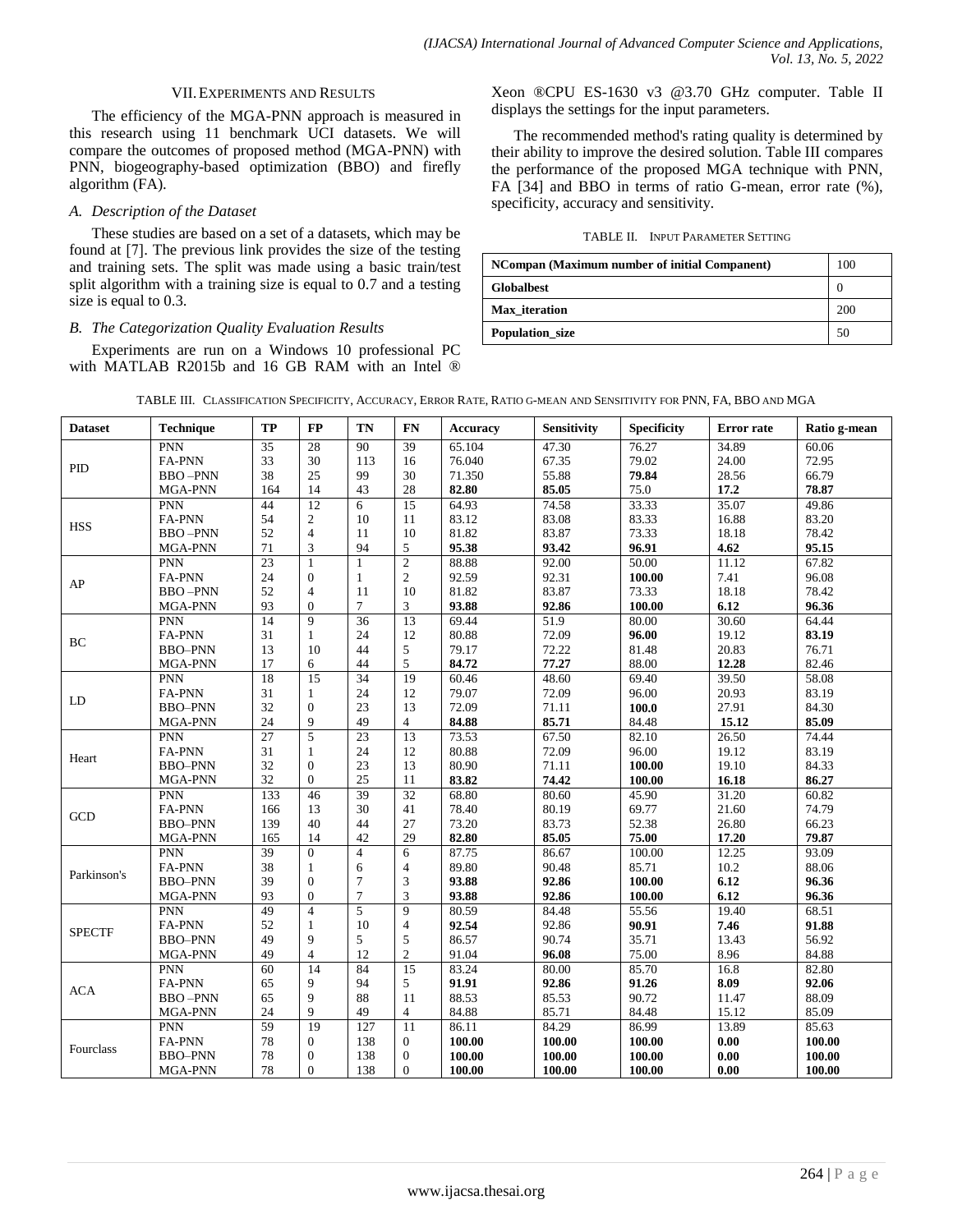The outcomes showed that the proposed algorithm is superior in 9 out of 11 datasets over the rest of the algorithms in Table III. The original PNN achieved 65.1% accuracy in the PIMA Indian diabetes (PID) dataset, while the proposed MGA-PNN attained 82.8 percent accuracy. All the best outcomes showed in bold. The suggested technique has strong exploitation capabilities and can come up with superior solutions because a large number of candidates are grouped around the best solution. On almost all datasets, the suggested MGA outperforms the original PNN approach in terms of error rate, sensitivity, specificity and accuracy.

The MGA's performance was further validated by examining whether it differed statistically from the FA. For classification accuracy, a t-test with a significance interval of 95 percent ( $\alpha = 0.05$ ) was used. Table IV displays the suggested approach's standard deviations and accuracy means. The performance of the MGA is clearly superior to that of the FA, as all of the P-values are less than 0.01.

TABLE IV. THE P-VALUES FOR MGA ACCURACY WITH FA AND T-TEST **ACCURACY** 

| <b>Dataset</b> |            | Mean    | <b>Std.Deviation</b> | <b>Std.Error</b><br>Mean | Р-<br><b>Value</b> |  |
|----------------|------------|---------|----------------------|--------------------------|--------------------|--|
| <b>PID</b>     | <b>MGA</b> | 82.8000 | 0.00000              | 0.00000                  | 0.00               |  |
|                | <b>FA</b>  | 73.4895 | 1.28560              | 0.23472                  |                    |  |
|                | <b>MGA</b> | 94.5087 | 0.75519              | 0.13788                  | 0.00               |  |
| <b>HSS</b>     | <b>FA</b>  | 81.8179 | 1.02322              | 0.18681                  |                    |  |
| AP             | <b>MGA</b> | 92.5170 | 1.72282              | 0.31450                  |                    |  |
|                | FA         | 92.5926 | 0.00012              | 0.00002                  | 0.00               |  |
| <b>BC</b>      | <b>MGA</b> | 82.9167 | 1.59613              | 0.29141                  |                    |  |
|                | <b>FA</b>  | 77.3935 | 1.74347              | 0.31831                  | 0.00               |  |
| LD             | <b>MGA</b> | 83.3333 | 2.23006              | 0.40720                  |                    |  |
|                | <b>FA</b>  | 75.5810 | 1.49604              | 0.27310                  | 0.00               |  |
| Heart          | <b>MGA</b> | 82.2549 | 1.80867              | 0.33022                  | 0.00               |  |
|                | <b>FA</b>  | 78.6819 | 2.23781              | 0.40857                  |                    |  |
| <b>GCD</b>     | MGA        | 82.8000 | 0.00000              | 0.00000                  |                    |  |
|                | FA         | 75.1600 | 1.58040              | 0.28854                  | 0.00               |  |
| Parkinson's    | <b>MGA</b> | 92.5170 | 1.72282              | 0.31450                  | 0.00               |  |
|                | FA         | 89.7950 | 0.00000              | 0.00000                  |                    |  |
| <b>SPECTF</b>  | <b>MGA</b> | 88.2668 | 1.37125              | 0.25035                  |                    |  |
|                | <b>FA</b>  | 88.8057 | 1.82787              | 0.33372                  | 0.00               |  |
| <b>ACA</b>     | <b>MGA</b> | 83.3333 | 2.23006              | 0.40720                  |                    |  |
|                | <b>FA</b>  | 89.8840 | 1.05983              | 0.19350                  | 0.00               |  |
|                | <b>MGA</b> | 100.000 | 0.00000              | 0.00000                  | 0.00               |  |
| Fourclass      | FA         | 100.000 | 0.00000              | 0.00000                  |                    |  |

#### VIII. CONCLUSION

The major goal of this study was to propose a new strategy for determining high-quality answers to categorization problems. The Material Generation Algorithm is a populationbased metaheuristic that MGA is a bioinspired algorithm inspired by material chemistry. Therefore, the weight values of the PNN can be optimized by MGA. When a huge search space is being examined, the MGA's superior exploitation and exploration capabilities allow it to achieve better results than FA and BBO. The MGA was utilized to tune the weight of the PNN in this study. To attain the research's targets, the results of this strategy rely on PNN and MGA was used to compare with the results original PNN's classification accuracy, FA-PNN and BBO-PNN. The MGA, which optimized the PNN weights, was used to improve the initial solutions, which were created randomly using the PNN. According to experimental results utilizing 11 benchmark datasets, the suggested MGA with PNN outperformed the original PNN, FA-PNN and BBO-PNN on 9 out of 11 benchmark datasets. This leads us to the fact that MGA can be implemented in additional real and high dimensional datasets to investigate their behavior under different situations in terms of trait numbers. As a result, we'll be focusing our efforts on this topic in the future.

### IX. DISCUSSION

This study is considered one of the most important studies in the world of Data Mining. As our use of the method of merging with the metaphysical algorithms, especially with the MGA, and comparing its results with the results of 3 other studies (PNN, FA and BBO) that gives clear evidence of its importance in terms of increasing classification accuracy. As this study only used one algorithm to combine it with PNN, I believe that merging more than one of the high-specification meta-historical algorithms with PNN leads to an improvement and a significant increase in accuracy, and this is our destination in the work of these studies in the future.

#### **REFERENCES**

- [1] M. O. Wedyan, "Augmented reality and novel virtual sample generation algorithm based autism diagnosis system," 2020.
- [2] K. Khatatneh, I. Khataleen, R. Alshwaiyat, and M. Wedyan, "A Novel Student Clustering Model for the Learning Simplification in Educational Environments," vol. 10, no. 8, 2019.
- [3] J. Atwan et al., "The effect of using light stemming for Arabic text classification," vol. 12, no. 5, 2021.
- [4] M.-S. Chen, J. Han, and P. S. Yu, "Data mining: an overview from a database perspective," vol. 8, no. 6, pp. 866-883, 1996.
- [5] A. Khtoom and M. Wedyan, "Feature Selection Models for Data Classification: Wrapper Model vs Filter Model," in International Conference on Information, Communication and Computing Technology, 2019, pp. 247-257: Springer.
- [6] M. Wedyan, A. Al-Jumaily, and A. Crippa, "Using machine learning to perform early diagnosis of autism spectrum disorder based on simple upper limb movements," vol. 15, no. 4, pp. 195-206, 2019.
- [7] M. Wedyan, H. Al-Zoubi, and J. Atwan, "Error Detection and Correction Using a Genetic Algorithm," vol. 8, no. 2, pp. 9-16, 2019.
- [8] R. J. Howlett and L. C. Jain, Radial basis function networks 2: new advances in design. Physica, 2013.
- [9] S. Xu, "Bayesian Naïve Bayes classifiers to text classification," vol. 44, no. 1, pp. 48-59, 2018.
- [10] I. Steinwart and A. Christmann, Support vector machines. Springer Science & Business Media, 2008.
- [11] O. Sutton, "Introduction to k nearest neighbour classification and condensed nearest neighbour data reduction," vol. 1, 2012.
- [12] M. Wedyan, A. Al-Jumaily, and A. Crippa, "Early diagnose of autism spectrum disorder using machine learning based on simple upper limb movements," in International conference on hybrid intelligent systems, 2018, pp. 491-500: Springer.